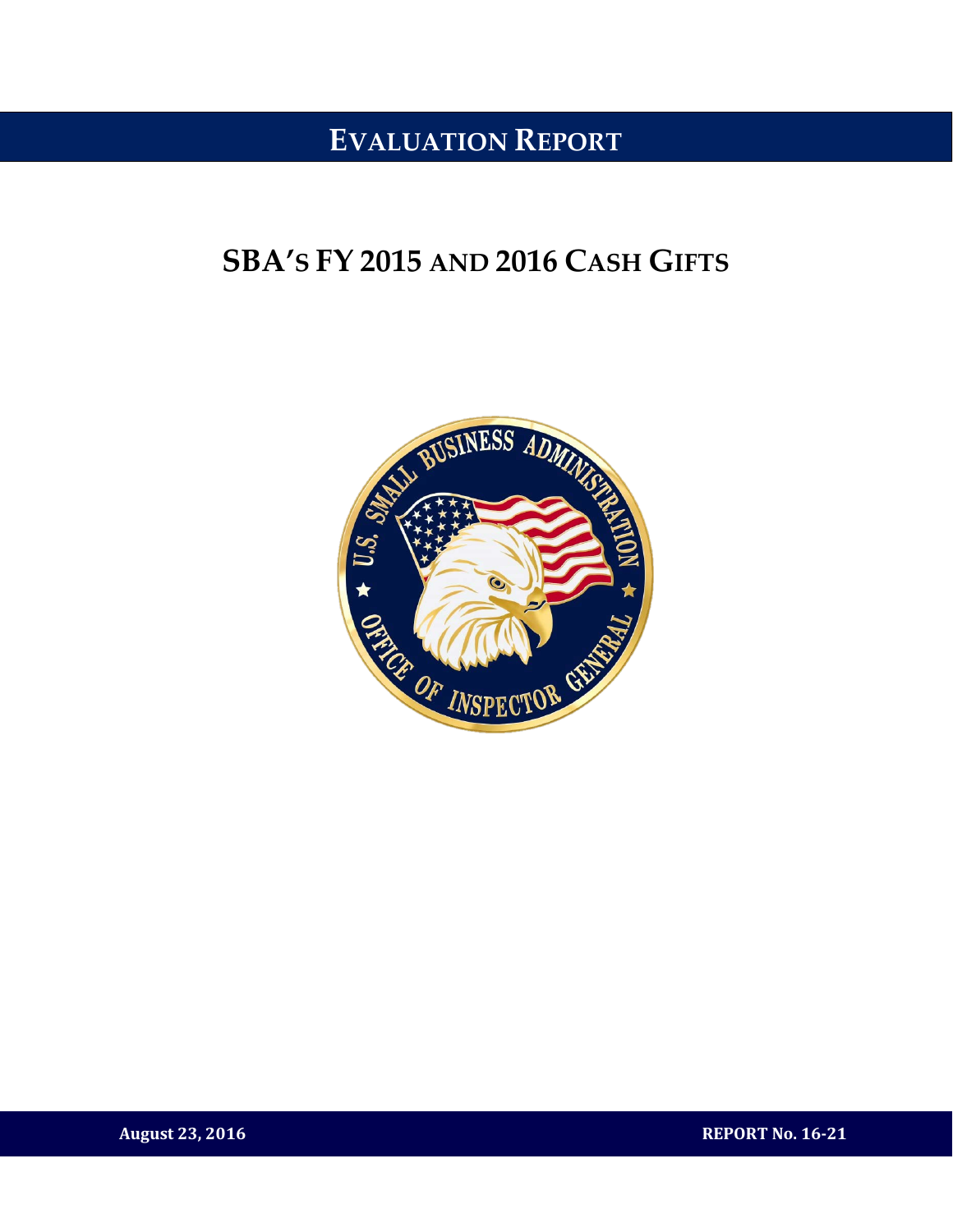



#### **SBA'S FY 2015 AND 2016 CASH GIFTS**

Evaluation Report 16-21

#### **What OIG Reviewed**

This report presents the results of our evaluation of the Small Business evaluation of the Small Business Administration's (SBA) cash gifts. For fiscal year (FY) 2016, Congress granted SBA the authority to accept gifts up to \$4 million. Employees may solicit and accept gifts on behalf of SBA after proper approvals, including a conflict of interest determination by SBA's Office of General Counsel. The Consolidated Appropriations Act of 2016 provides that any gift, devise, or bequest of cash accepted by the Administrator shall be held in a separate account and shall be subject to semiannual audits by the Inspector General, who shall report his or her findings to Congress.

The objective of the evaluation was to determine whether SBA had adequate controls over the solicitation, acceptance, holding, and utilization of cash gifts. To accomplish our objective, we interviewed key SBA employees and reviewed various management and financial records available for FYs 2015 and 2016. We also reviewed public records, applicable laws, regulations, policies, and procedures, and SBA documents such as<br>internal and external correspondence, internal and external correspondence,<br>financial management system reports, management system reports, accounting records, and various other documents.

#### **What OIG Found**

SBA generally complied with the Act regarding the solicitation, acceptance, holding, and<br>utilization of cash gifts. SBA's Office of utilization of cash gifts. Communications and Public Liaison obtained proper approval from the Office of General Counsel for the 2014 National Small Business However, of the 14 entities that cosponsored the 2014 National Small Business Week, 3 were not properly vetted through SBA program offices to ensure no business relationships existed that would cause a conflict of interest. Also, SBA's Office of General Counsel did not confirm whether a conflict of interest existed between SBA and two of those entities.

We also determined that SBA's Office of Communications and Public Liaison did not distribute excess cash contributions in accordance with SBA policy. Specifically, the fiscal agent retained custody of \$75,000 instead of distributing it in accordance with SBA policy.

In addition, SBA did not always use gift funds for allowable expenses in accordance with SBA regulations and policy.

#### **Recommendations**

This report contains four recommendations to improve SBA's controls over of cash gifts.

#### **Agency Comments**

SBA management agreed with the findings and recommendations in this report. Based on SBA's response, recommendations 1 and 4 are considered closed. For recommendation 2, the Agency will amend language in the cosponsorship agreement template to address excess cosponsorship funds according to the current standard operating procedure. For recommendation 3, SBA offices will seek recovery of the \$1,201 overpayment that was erroneously refunded to a cosponsor.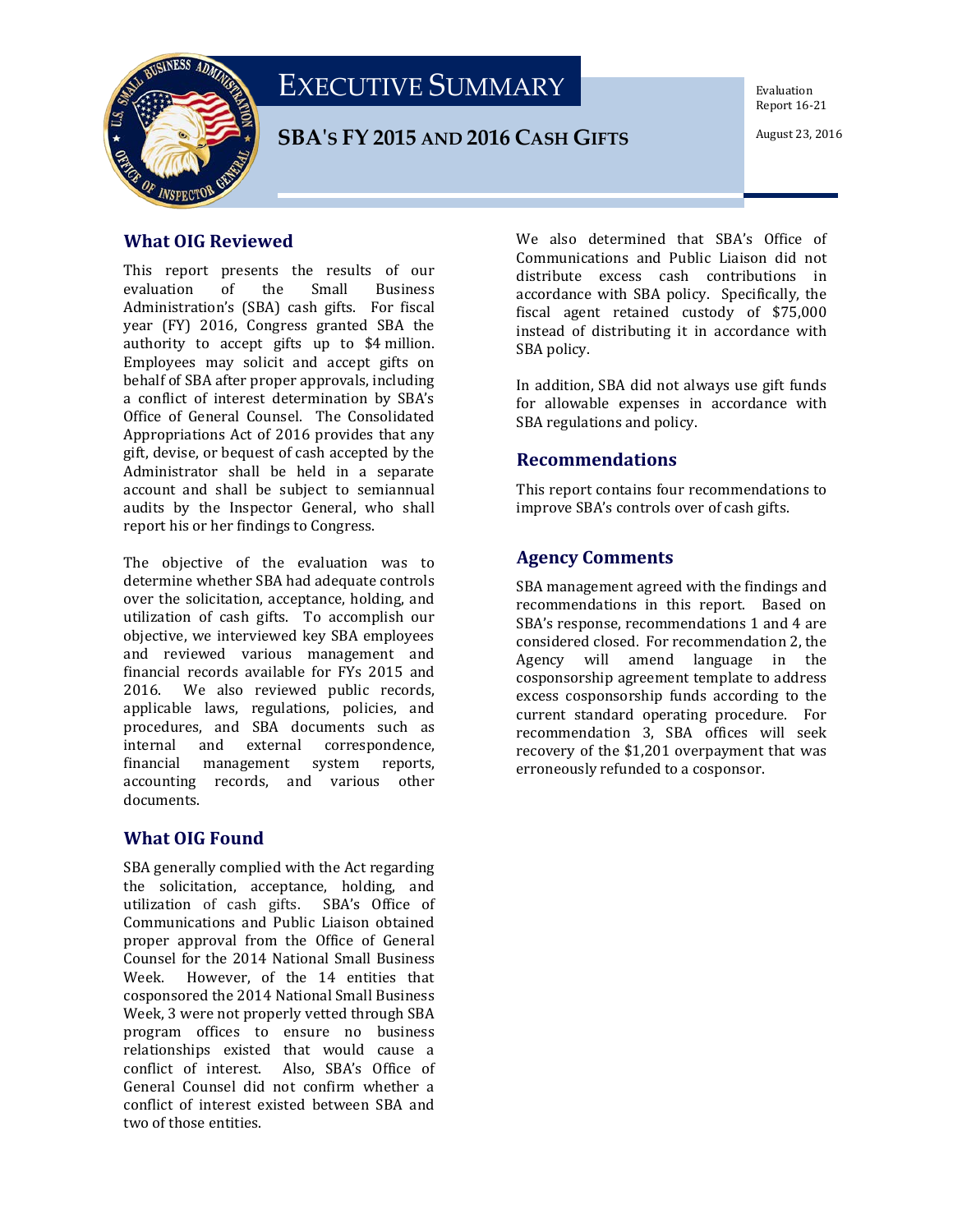

#### **U.S. SMALL BUSINESS ADMINISTRATION OFFICE OF INSPECTOR GENERAL WASHINGTON, D.C. 20416**

**Final Report Transmittal** Report No. 16-21

**DATE**: August 23, 2016

**TO:** Maria Contreras-Sweet Administrator

> Tami Perriello Associate Administrator for Performance Management and Chief Financial Officer

Brian Weiss Assistant Administrator Office of Communications and Public Liaison

Melvin F. Williams, Jr. General Counsel

**FROM:** Troy M. Meyer /s/ Assistant Inspector General for Auditing

**SUBJECT:** *SBA's FY 2015 and 2016 Cash Gifts*

This report contains the results of our evaluation of the Small Business Administration's (SBA) fiscal year (FY) 2015 and 2016 cash gifts*.* The objective of our review was to determine whether SBA had adequate controls over the solicitation, acceptance, holding, and utilization of cash gifts.

We previously furnished copies of the draft report and requested written comments on the recommendations. SBA management's comments are appended and were considered in finalizing the report. The report contains four recommendations that SBA agreed to address. Based on SBA's response, recommendations 1 and 4 are considered closed. Recommendations 2 and 3 will remain open until OIG receives documentation demonstrating that these recommendations have been addressed. Please provide us within 90 days your progress in addressing these recommendations.

Please contact me if you would like to discuss this report or any related issues.

cc: Nick Maduros, Chief of Staff Martin Conrey, Attorney Advisor, Legislation and Appropriations LaNae Twite, Director, Office of Internal Controls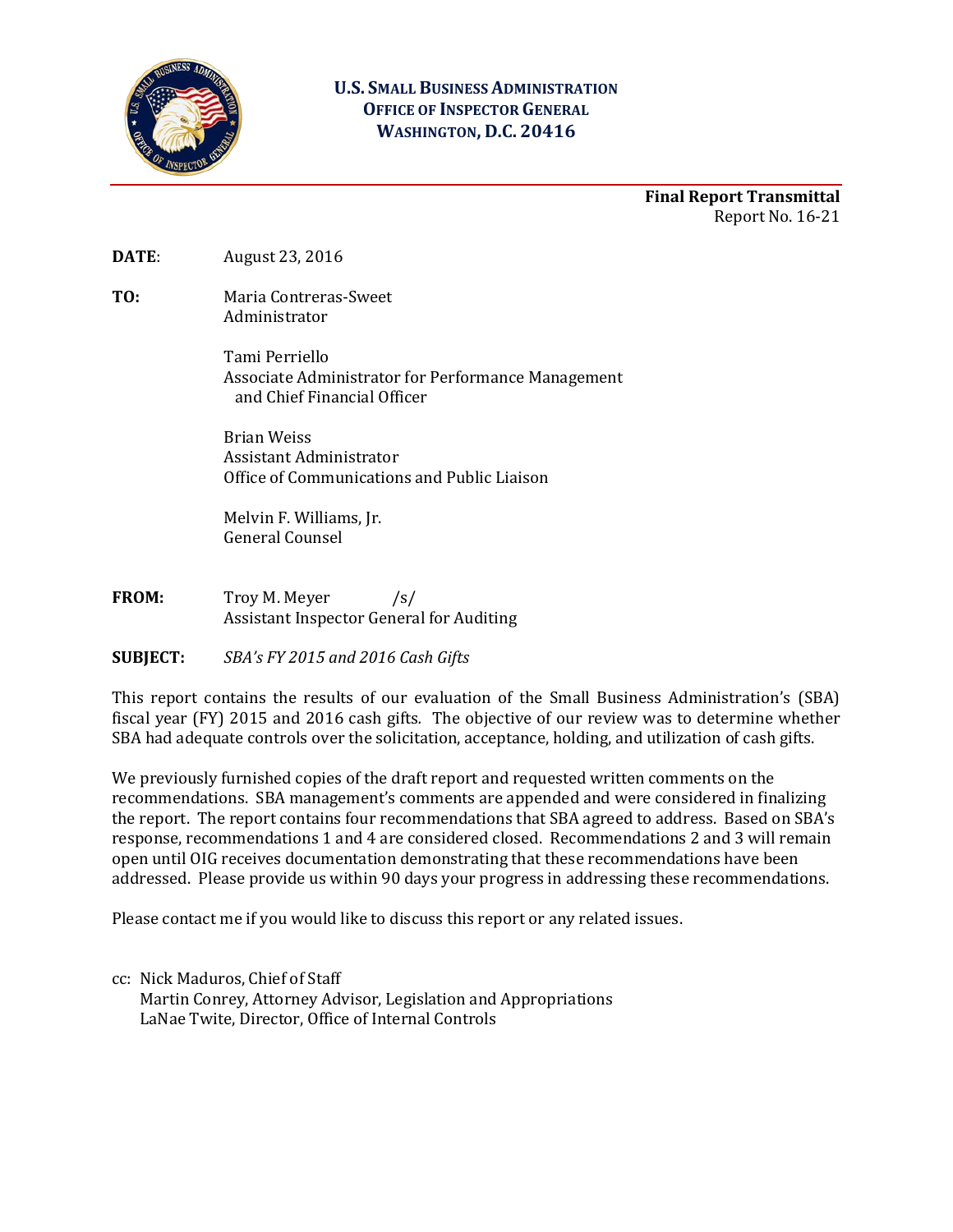### **Table of Contents**

| $In traditional, \textit{\textbf{m}}\xspace, \textit{\textbf{m}}\xspace, \textit{\textbf{m}}\xspace, \textit{\textbf{m}}\xspace, \textit{\textbf{m}}\xspace, \textit{\textbf{m}}\xspace, \textit{\textbf{m}}\xspace, \textit{\textbf{m}}\xspace, \textit{\textbf{m}}\xspace, \textit{\textbf{m}}\xspace, \textit{\textbf{m}}\xspace, \textit{\textbf{m}}\xspace, \textit{\textbf{m}}\xspace, \textit{\textbf{m}}\xspace, \textit{\textbf{m}}\xspace, \textit{\textbf{m}}\xspace, \textit{\textbf{m}}$ |  |
|-------------------------------------------------------------------------------------------------------------------------------------------------------------------------------------------------------------------------------------------------------------------------------------------------------------------------------------------------------------------------------------------------------------------------------------------------------------------------------------------------------|--|
|                                                                                                                                                                                                                                                                                                                                                                                                                                                                                                       |  |
|                                                                                                                                                                                                                                                                                                                                                                                                                                                                                                       |  |
|                                                                                                                                                                                                                                                                                                                                                                                                                                                                                                       |  |
| SBA Did Not Always Vet and Perform Conflict of Interest Determinations for Cosponsors 2                                                                                                                                                                                                                                                                                                                                                                                                               |  |
|                                                                                                                                                                                                                                                                                                                                                                                                                                                                                                       |  |
|                                                                                                                                                                                                                                                                                                                                                                                                                                                                                                       |  |
|                                                                                                                                                                                                                                                                                                                                                                                                                                                                                                       |  |
|                                                                                                                                                                                                                                                                                                                                                                                                                                                                                                       |  |
|                                                                                                                                                                                                                                                                                                                                                                                                                                                                                                       |  |
|                                                                                                                                                                                                                                                                                                                                                                                                                                                                                                       |  |
|                                                                                                                                                                                                                                                                                                                                                                                                                                                                                                       |  |
|                                                                                                                                                                                                                                                                                                                                                                                                                                                                                                       |  |
|                                                                                                                                                                                                                                                                                                                                                                                                                                                                                                       |  |
|                                                                                                                                                                                                                                                                                                                                                                                                                                                                                                       |  |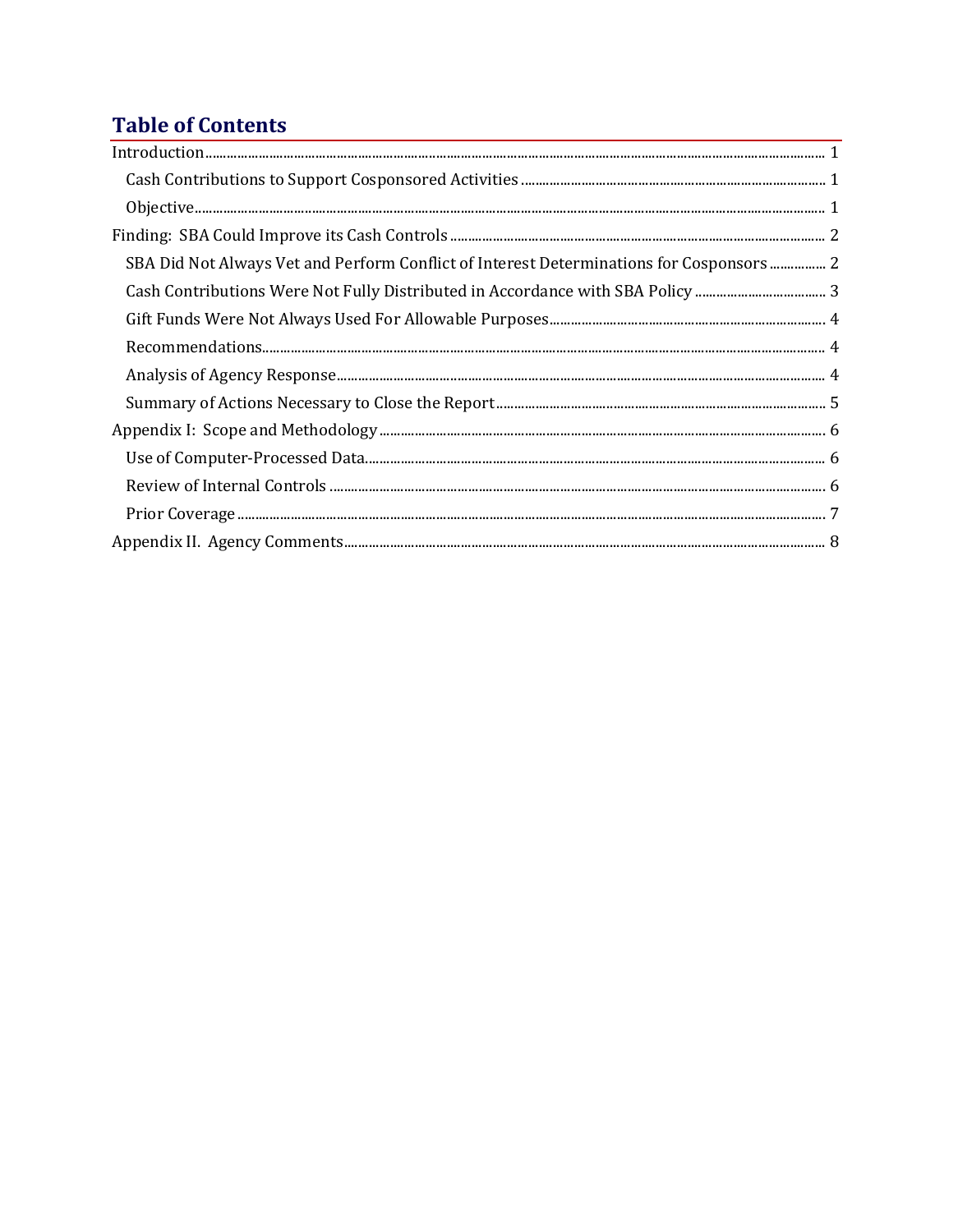### <span id="page-4-0"></span>**Introduction**

The Consolidated Appropriations Act (the Act) gives SBA the authority to accept gifts to carry out its mission.<sup>1</sup> SBA is required to follow specific Federal laws and regulations regarding gifts and donations. All gifts must be used in a manner consistent with the Act and any terms imposed by the donor. The Act, along with SBA regulations in 13 C.F.R. 106 Subpart E and SBA's Standard Operating Procedures (SOP) govern SBA's gift authority. The Act authorizes SBA to provide assistance to small businesses through cosponsored activities with any eligible entity. Assistance generally includes training, education, or disseminating information.[2](#page-4-4)

Ultimately, several offices must cooperate to approve the solicitation or acceptance of a gift to the Agency. Specifically, the Code of Federal Regulations (CFR) states:

- 1. Authorized SBA officials must sign written documentation for each gift solicitation or acceptance.
- 2. SBA's General Counsel or designee must determine whether there is a conflict of interest before soliciting or accepting any gift. If it is determined that there is a potential conflict of interest, that gift shall not be solicited or accepted.
- 3. All cash gifts donated to SBA under the authority cited in 13 C.F.R. §106.500 must be deposited in an SBA trust account at the U.S. Department of the Treasury.[3](#page-4-5)
- 4. Any gift, devise, or bequest of cash accepted by the Administrator shall be held in a separate account and shall be subject to semiannual audits by the Inspector General who shall report her findings to Congress.

SBA SOP 90 53, *Gifts to the Agency*, describes the legal authority, policy and procedure for soliciting, approving, accepting and using cash and in-kind gifts to the Agency, including the procedures for administration of the Business Assistance Trust Fund (BAT Fund).[4](#page-4-6) 

#### <span id="page-4-1"></span>**Cash Contributions to Support Cosponsored Activities**

At the beginning of f[is](#page-4-7)cal year (FY) 2015, the BAT Fund had a starting balance of \$162,294, with  $$65,742$  $$65,742$  $$65,742$  in deposits,<sup>5</sup> expenses of  $$18,844,6$  and a  $$209,192$  balance at the end of the fiscal year. Also, SBA spent \$2,382 between October 2015 and February 2016.

#### <span id="page-4-2"></span>**Objective**

Our objective was to determine whether SBA controls over soliciting, accepting, holding, and utilizing cash gifts were adequate during FYs 2015 and 2016.

<span id="page-4-5"></span><sup>3</sup> SBA established the Business Assistance Trust Fund as a revolving trust for which all donated funds must be deposited.

<span id="page-4-3"></span><sup>1</sup>The Consolidated Appropriations Act, 2016 (P.L. 114-113, December 18, 2015) grants SBA's Administrator the authority to solicit, accept, hold, administer, utilize, and dispose of gifts, devises, and bequests of cash, certain property, subsistence,

<span id="page-4-4"></span><sup>&</sup>lt;sup>2</sup> In addition to the Small Business Act provisions, SOP 90 75 3, Cosponsored Activities, establishes SBA policy on all Agency outreach activities.

<span id="page-4-6"></span><sup>4</sup> In lieu of cash, SBA and cosponsors may contribute products and services that may be used to provide logistical or

<span id="page-4-8"></span><span id="page-4-7"></span><sup>&</sup>lt;sup>5</sup> Of this, \$12,913.69 was audited in 2015. *SBA's 2014 and 2015 Cash Gifts*, SBA OIG [Report 15-08 \(](https://www.sba.gov/oig/evaluation-report-15-08-sbas-2014-and-2015-cash-gifts)March 18, 2015). <br><sup>6</sup> Expenses for FY 2015 were \$18,839.77 plus \$4.43 in interest.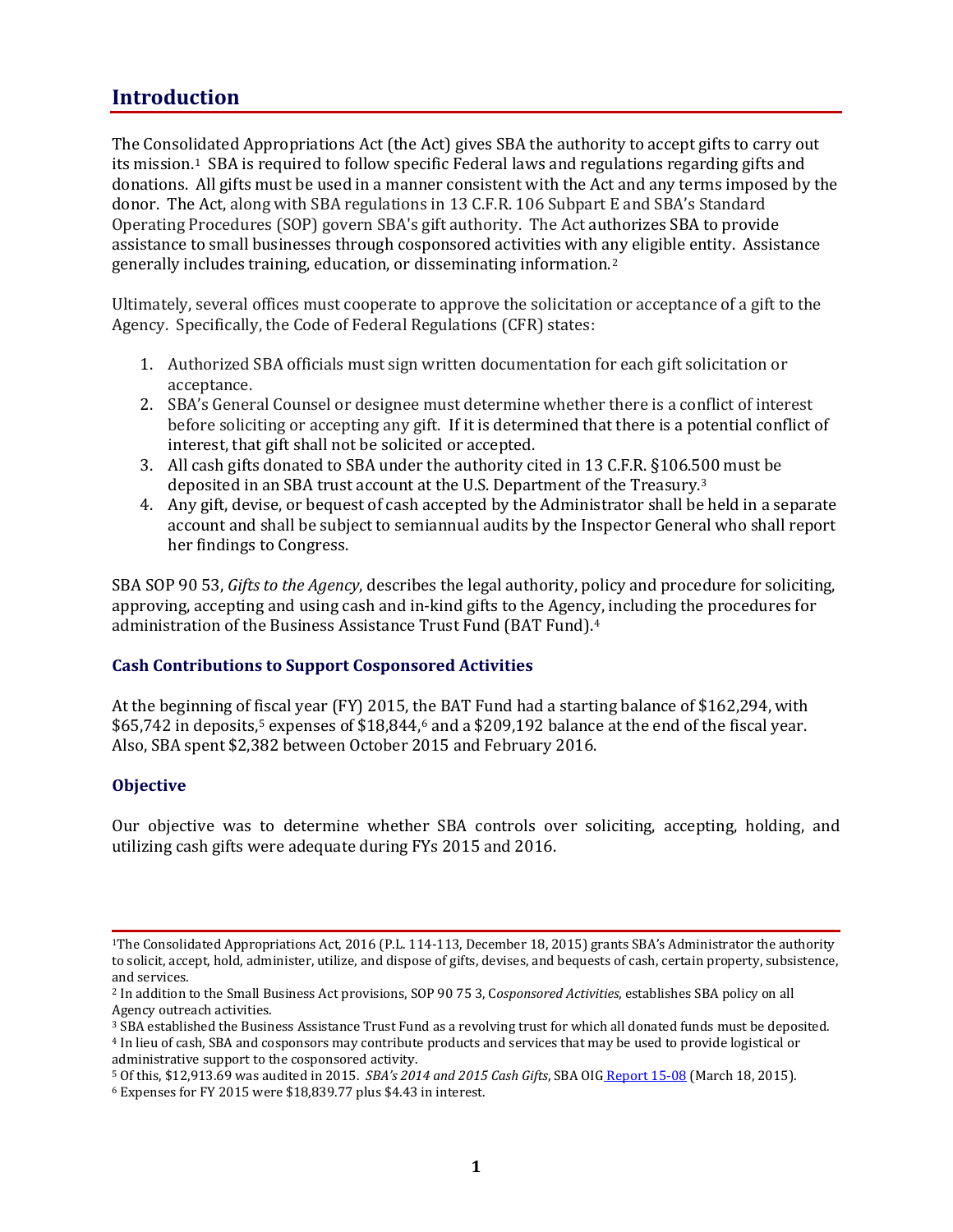### <span id="page-5-0"></span>**Finding: SBA Could Improve its Cash Controls**

In 2014, SBA received \$380,000 in cash contributions from 14 cosponsoring entities to defray costs for National Small Business Week 2014, which took place at SBA Headquarters and four regional offices. SBA spent \$213,795 of the \$380,000 to support this activity. The excess \$166,205 was distributed as follows: \$75,000 remained in the custody of the fiscal agent[,7](#page-5-2) \$52,828 was gifted to SBA for future Small Business Week activities and deposited in the BAT Fund, and \$39,621 was refunded to certain cosponsors.[8](#page-5-3) 

Our evaluation found that SBA generally complied with the Small Business Act when soliciting, accepting, and holding cash gifts. However, we found exceptions in three areas: (1) vetting cosponsors and performing conflict of interest determinations, (2) distributing cash contributions, and (3) using gifts for allowable purposes.

#### <span id="page-5-1"></span>**SBA Did Not Always Vet and Perform Conflict of Interest Determinations for Cosponsors**

SOP 90 75 3 stipulates that all potential cosponsors must be vetted by either SBA's originating office or the Office of Strategic Alliances in order for the General Counsel or designee to determine if a conflict of interest exists. Per the SOP, the following entities are ineligible to cosponsor activities with SBA: a recipient of 8(a), Small Disadvantaged Business, or HUBZone program certification, an SBA-guaranteed loan, or a certificate of competency or surety bond guarantee, or in litigation with SBA. For all other entities, the General Counsel or designee must sign SBA Form 1615, *Cosponsorship Approval Request*, to acknowledge approval of the activity after performing a conflict of interest determination. The Office of Strategic Alliances is the administrative office with the authority and responsibility to coordinate the development, implementation and oversight of SBA's cosponsored activities. The Office of Strategic Alliances receives the cosponsorship agreement from the originating office, and once satisfied the required documentation is in order, it will seek approval from the Administrator or designee.[9](#page-5-4) Once the agreement is approved, the originating office will have all cosponsors sign the agreement. SBA adds new cosponsors not included on the cosponsorship agreement with a joinder agreement.

Our review found that of the 14 entities cosponsoring National Small Business Week 2014, 3 were not properly vetted through SBA program offices to ensure no business relationships existed that would cause a conflict of interest. Also, SBA's Office of General Counsel did not confirm whether a conflict of interest existed between SBA and two of those entities for the purpose of the cosponsorship agreement. Consequently, the Agency accepted cash contributions totaling \$125,000 from entities for which a conflict of interest determination was not conducted by SBA's Office of General Counsel. For one of these entities, the Agency accepted a \$100,000 cash contribution from the public relations firm representing a financial institution that participates in SBA's 7(a) and 504 Loan Guaranty Programs, which could create a conflict of interest. As demonstrated by the acceptance of this cosponsor's cash contribution, the Offices of Strategic Alliances and the General Counsel did not perform their due diligence for all cosponsors, which significantly increases the risk that the Agency is not fully compliant with the Act, its regulations, or procedures.

<span id="page-5-2"></span><sup>7</sup> The fiscal agent refers to the cosponsor with responsibility for collecting, managing and disbursing the cosponsorship funds.

<span id="page-5-3"></span><sup>8</sup> Of the \$39,621 refunded to five cosponsors, one cosponsor was overpaid \$1,201 in error. In addition, the Office of Strategic Alliances made a \$43 mathematical error when calculating the excess funds.

<span id="page-5-4"></span><sup>9</sup> The cosponsorship agreement is an approved document that contains the parties' respective rights, duties, and responsibilities for planning and implementing the cosponsored activity.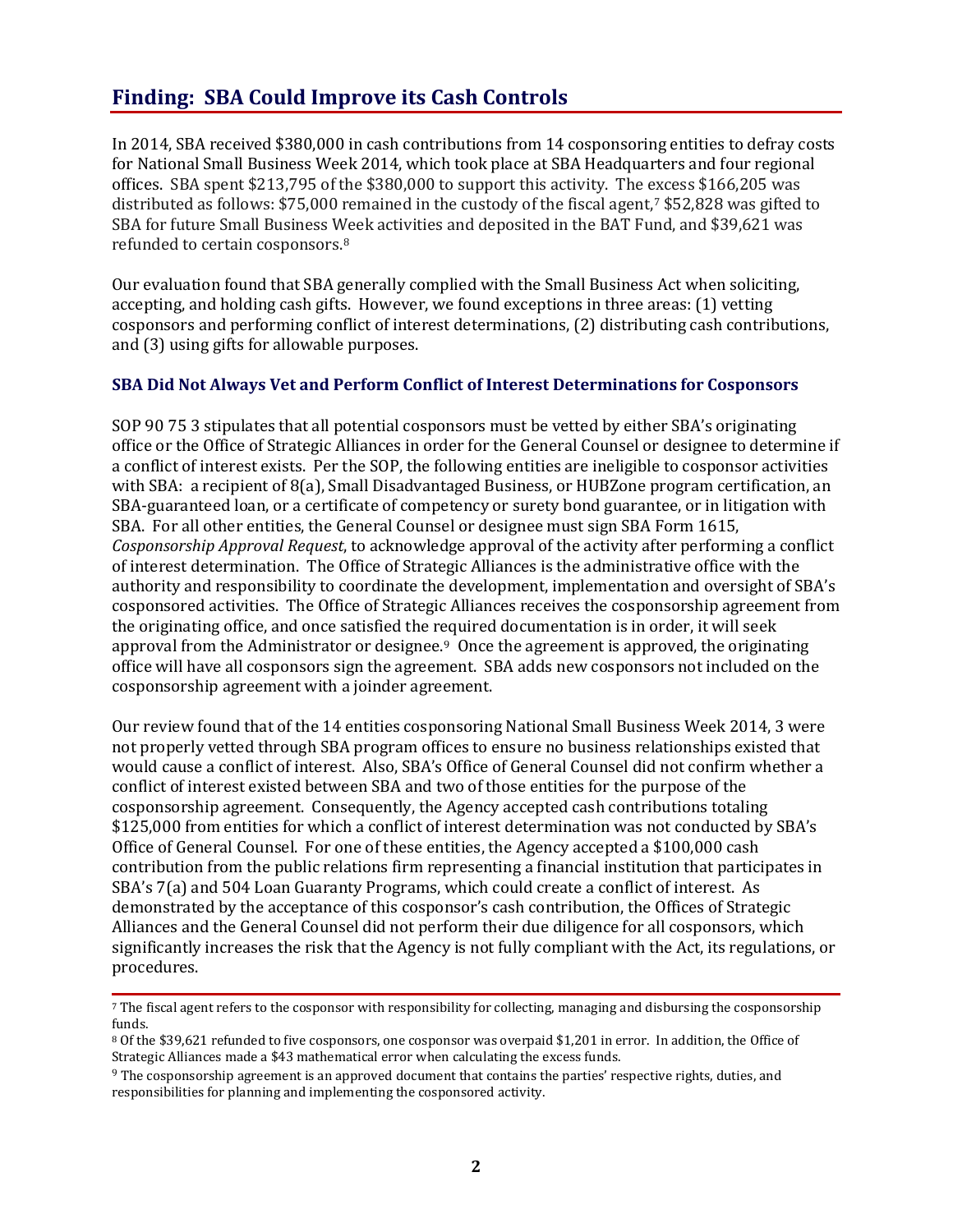#### <span id="page-6-0"></span>**Cash Contributions Were Not Fully Distributed in Accordance with SBA Policy**

SOP 90 75 3, *Cosponsored Activities*, states that all cosponsorship agreements must be accompanied by a proposed budget to demonstrate the cosponsors will not make a profit or accumulate excess funds from the cosponsored activity. In the event cosponsorship funds remain in the cosponsorship account after all the expenses have been paid and the source is cash contributions from cosponsors, the excess funds may be returned to the cosponsors on a pro rata basis or the cosponsors may agree in writing that excess cosponsorship funds (except any funds contributed by an SBA grant recipient) will be a gift to the Agency. All gift funds must be placed in SBA's BAT Fund.

As previously discussed, the excess cash contribution of \$166,205 from National Small Business Week 2014 was distributed as follows: \$75,000 remained in the custody of the fiscal agent (SCORE), \$52,828 was gifted to SBA for future Small Business Week activities and kept in the BAT Fund, and \$39,621 was refunded to certain cosponsors. According to the SOP, the excess \$166,205 remaining from the Agency's National Small Business Week 2014 may have been distributed to the cosponsors on a pro rata basis or gifted to the Agency. Consequently, per the language in the SOP, there is no basis for the \$75,000 to have been retained by the fiscal agent in the cosponsorship checking account.

This occurred because the cosponsorship agreement for this activity stated that excess funds up to \$75,000 would remain in the account maintained by the fiscal agent to be used for future National Small Business Week activities.[10](#page-6-1) When we spoke to officials in the Offices of Communications and Public Liaison and General Counsel, they stated that the provision for the fiscal agent to retain \$75,000 in the account was based on the language in a future revision to SOP 90 75 3. In August 2015, OIG provided comments on the draft SOP. In these comments, the OIG did not agree with the new provision for a fiscal agent to retain custody of certain funds at the conclusion of a cosponsored activity. Nevertheless, by following future, tentative SOP revisions rather than the established policy, SBA effectively circumvented established controls over custody of private funds.

By circumventing its established controls, SBA put these funds at risk of not being used for authorized purposes. For example, a 2013 OIG audit reported that fiscal agents had retained excess funds after the conclusion of certain cosponsored activities instead of the program offices distributing the funds in accordance with SOP 90 75 3.<sup>11</sup> In turn, the fiscal agents used these funds to reimburse payroll costs, pay themselves, pay for seemingly unrelated expenses, and make inappropriate investments (See Table 1). With these risks in mind, SBA should reconsider our comment to the draft SOP 90 75 3.

<span id="page-6-1"></span><sup>10</sup> We reviewed the checking account statements for the periods ending September 30, 2014 and February 29, 2016, which showed balances of \$175,443 and \$399,765, respectively.

<span id="page-6-2"></span><sup>11</sup> *SBA Enterprise-wide Controls Over Cosponsored Activities*, SBA OI[G Report 13-21](https://www.sba.gov/content/audit-report-13-21-sba-enterprise-wide-controls-over-cosponsored-activities) (September 30, 2013).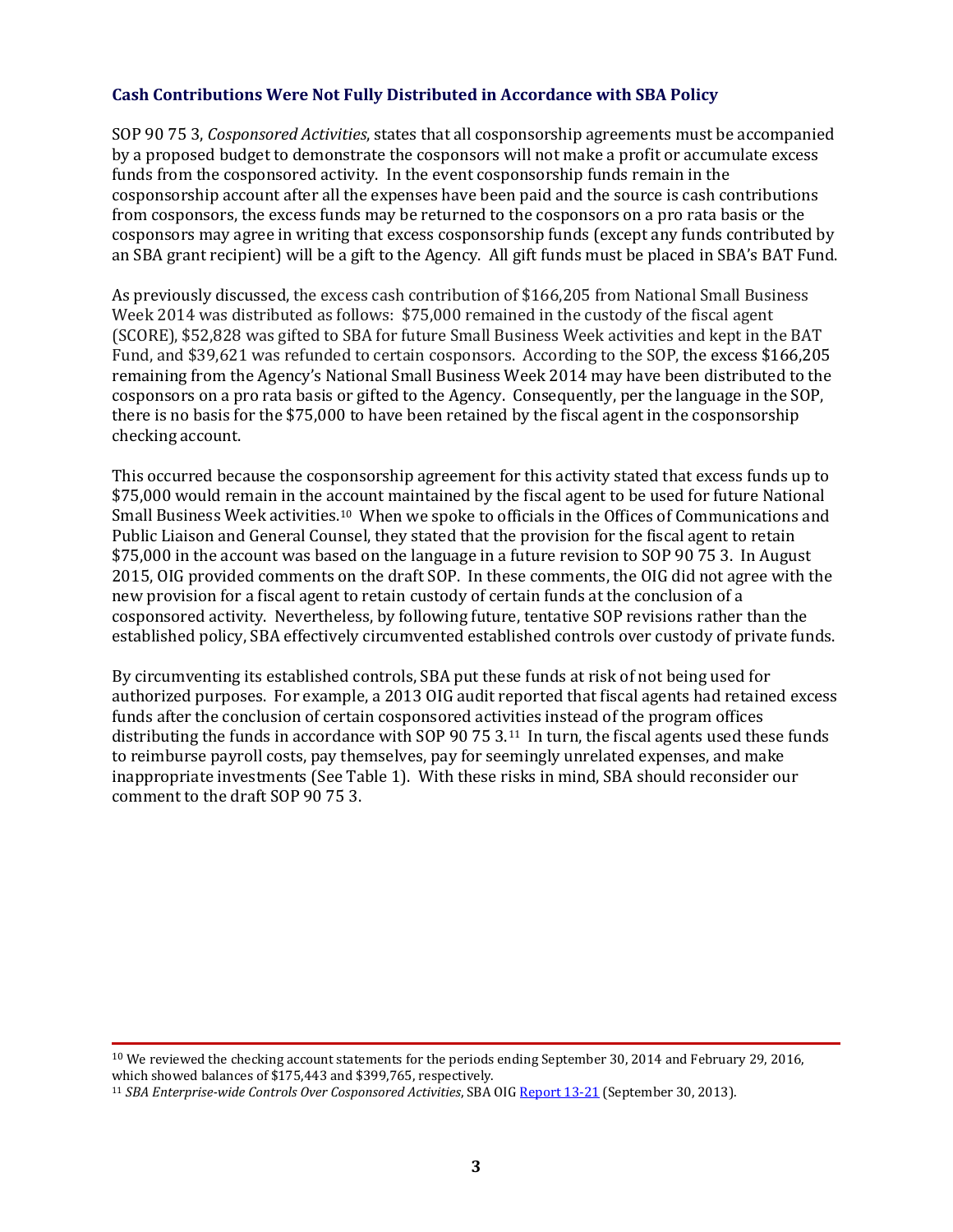| <b>Fiscal Agent</b> | <b>Amount Spent</b> | <b>Use of Funds</b>                                                                                                      |
|---------------------|---------------------|--------------------------------------------------------------------------------------------------------------------------|
|                     | \$8,500             | Inappropriately paid itself an activity fee and web site                                                                 |
|                     | \$2,508             | alterations and maintenance.                                                                                             |
| 2                   | \$6,000             | Inappropriately reimbursed payroll costs for staff hours<br>charged to the activity.                                     |
| 3                   | \$8,417             | Issued checks to pay expenses that appeared unrelated to the<br>cosponsored activity up to 16 months after the activity. |
| 4                   | Undetermined        | Inappropriately invested certain increments of the excess<br>\$36,941.12                                                 |

#### **Table 1. Use of Excess Funds Held by Fiscal Agents**

#### <span id="page-7-0"></span>**Gift Funds Were Not Always Used For Allowable Purposes**

Additionally, while SBA appropriately maintains an available balance in the BAT Fund, these funds were not always used for allowable purposes. During the period of our evaluation, SBA officials spent \$21,081 of existing BAT Funds to support certain Agency outreach activities.<sup>13</sup> While \$20,712 of this amount was spent in accordance with SBA regulations and policy, approximately \$369 was used to purchase wine at a networking reception that SBA hosted. SBA's own regulations and SOP specifically restrict the Agency from using donated funds to purchase alcohol products.[14](#page-7-5)

#### <span id="page-7-1"></span>**Recommendations**

We recommend the Assistant Administrator for Communications and Public Liaison:

- 1. Reinforce guidance to ensure that cosponsors added by a joinder agreement are properly vetted and obtain documented evidence that no conflict of interest exist with those entities and SBA.
- 2. Ensure that future cosponsorship agreements include appropriate controls regarding excess funds remaining at the conclusion of a cosponsored activity in accordance with SOP 90 75 3.
- 3. Recover the \$1,201 overpayment to the cosponsor that was erroneously refunded \$3,602 instead of \$2,401.

We recommend the Associate Administrator for Field Operations:

4. Include Small Business Week in the annual field accountability reviews and assess whether all expenses paid out of cosponsored income are appropriate and excess funds distributed in accordance with SOP 90 75 3.

#### <span id="page-7-2"></span>**Analysis of Agency Response**

SBA management provided formal comments that are included in their entirety in Appendix II. SBA management substantially agreed with our recommendations, and its planned actions resolve all four of our recommendations.

<span id="page-7-3"></span><sup>12</sup> For fiscal agent 4, we recommended that the Associate Administrator for Field Operations initiate actions to properly account for, and dispose of \$36,941 remaining from the cosponsored activity in accordance with the provisions of SOP 90 75 3. This recommendation remains open.

<span id="page-7-4"></span> $13$  None of the excess \$52,828 in the BAT Fund was expended prior to this evaluation.

<span id="page-7-5"></span><sup>14</sup> 13 C.F.R. §106.503; SOP 90 53 Ch. 2, ¶ 7.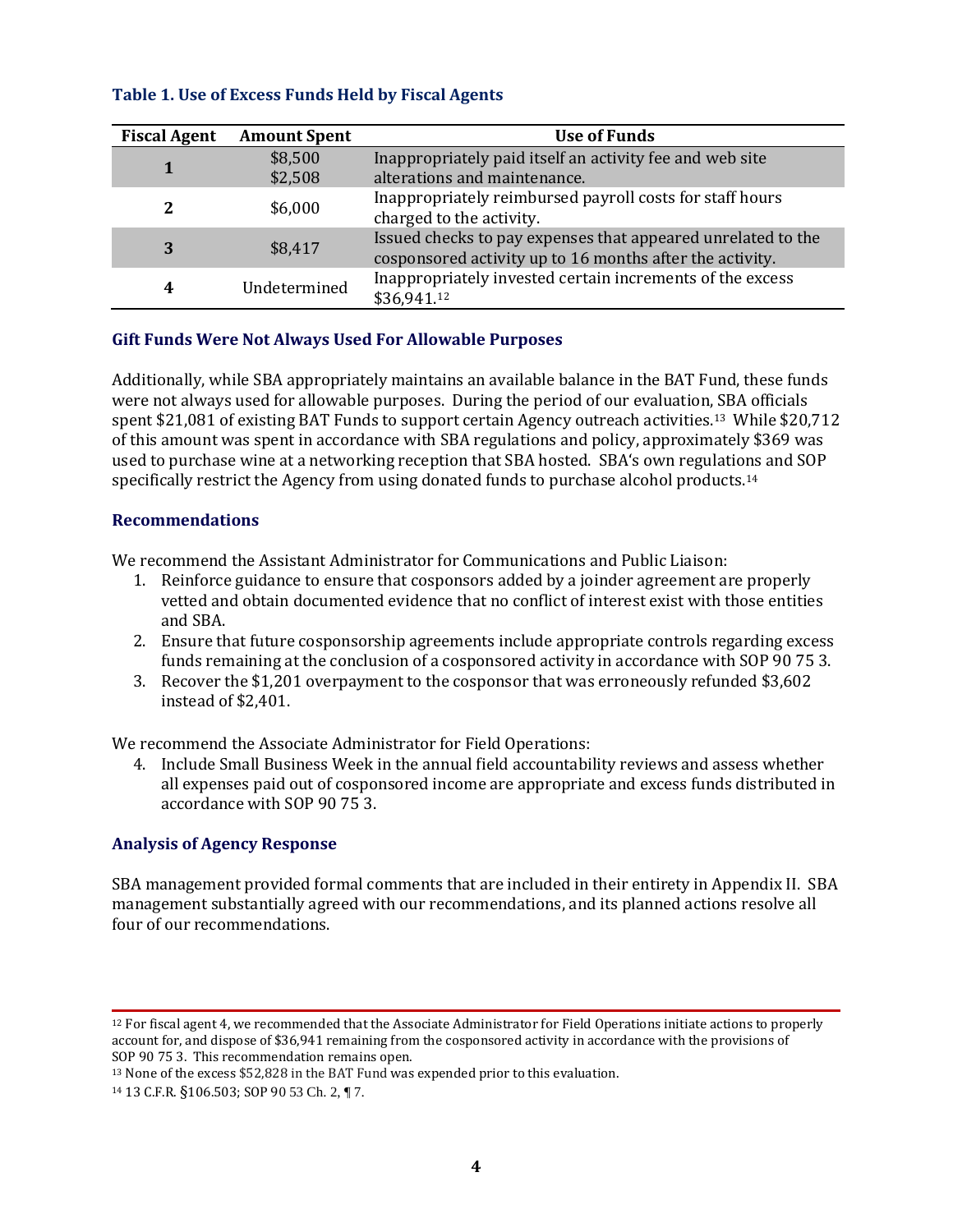#### <span id="page-8-0"></span>**Summary of Actions Necessary to Close the Report**

The following provides the status of each recommendation and the necessary actions to either resolve or close the recommendation.

#### **1. Reinforce guidance to ensure that cosponsors added by a joinder agreement are properly vetted and obtain documented evidence that no conflict of interest exist with those entities and SBA.**

**Closed.** Office of Communications and Public Liaison (OCPL) management will work with the Office of Strategic Alliance to reinforce guidance to ensure that all cosponsors added by a joinder agreement are properly vetted. OCPL management will also work with the Office of General Counsel to provide the vetting results for each cosponsor and obtain documented evidence that no conflicts of interest exist between those entities and SBA.

#### **2. Ensure that future cosponsorship agreements include appropriate controls regarding excess funds remaining at the conclusion of a cosponsored activity in accordance with SOP 90 75 3.**

**Resolved.** OCPL management will revise the current cosponsorship agreement template to address excess cosponsorship funds according to SOP 90 75 3. This recommendation can be closed upon OCPL providing evidence that the current provisions regarding excess funds were added to the cosponsorship agreement template.

#### **3. Recover the \$1,201 overpayment to the cosponsor that was erroneously refunded \$3,602 instead of \$2,401.**

**Resolved.** OCPL management will work with the Office General Counsel to recover \$1,201 that was overpaid to the cosponsor that was refunded \$3,602 instead of \$2,401 in error. This recommendation can be closed upon OCPL providing evidence that the \$1,201 was deposited to the BAT Fund.

#### **4. Include Small Business Week in the annual field accountability reviews and assess whether all expenses paid out of cosponsored income are appropriate and excess funds distributed in accordance with SOP 90 75 3.**

**Closed**. OCPL management met with management in the Office of Field Operations who agreed to include Small Business Week in the annual field accountability reviews and assess whether all expenses paid out of cosponsored income are appropriate and excess funds distributed in accordance with SOP 90 75 3.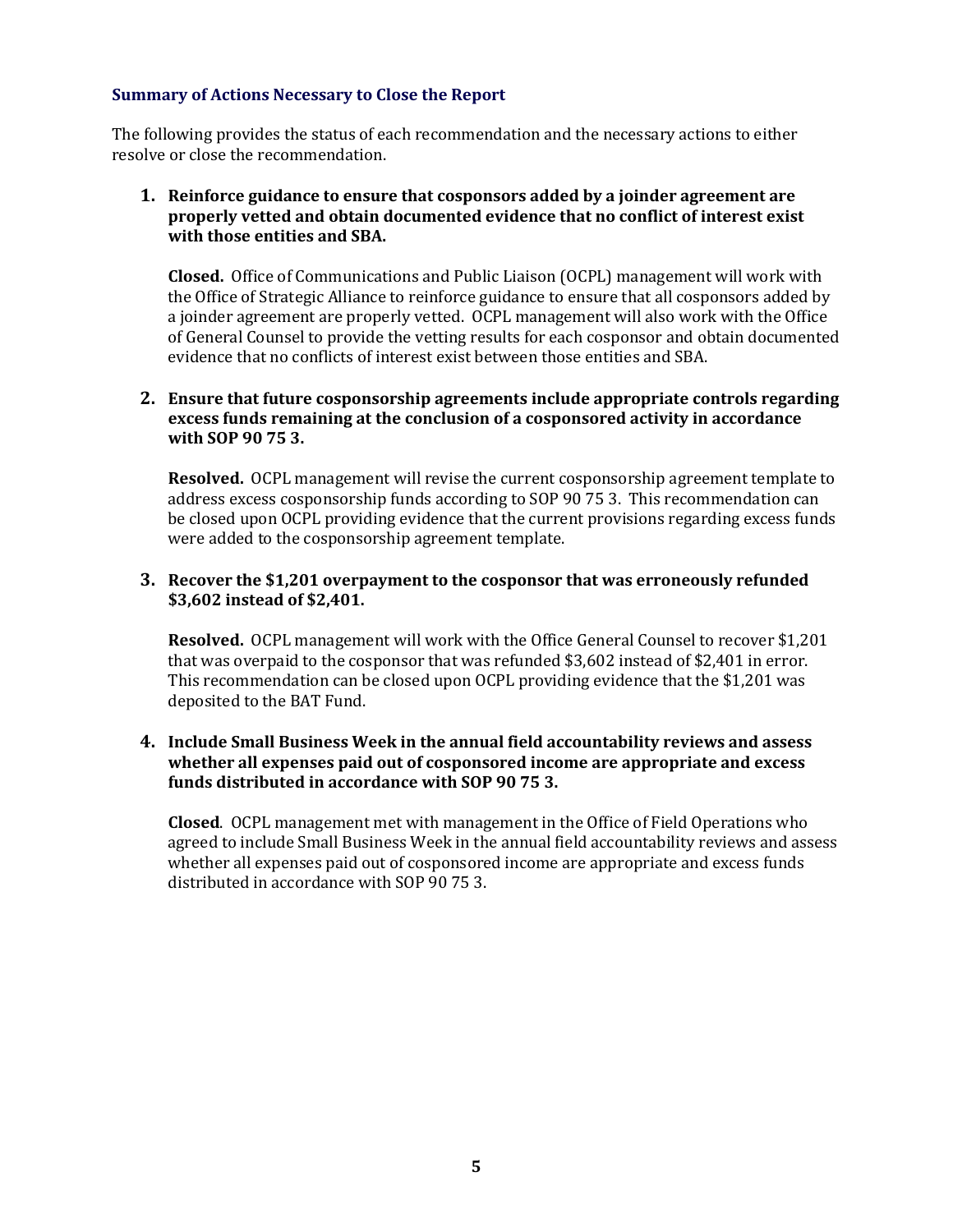### <span id="page-9-0"></span>**Appendix I: Scope and Methodology**

Our objective was to determine whether SBA controls over soliciting, accepting, holding, and utilizing cash gifts were adequate during FYs 2015 and 2016. To accomplish our objective, we interviewed key SBA employees and reviewed various management and financial records available for FYs 2015 and 2016. We also reviewed public records, applicable laws, regulations, policies and procedures, and SBA documents such as internal and external correspondence, financial management system reports and accounting records, and various other documents.

Our scope included an assessment of activity for cash gifts during FY 2015 and the first 5 months of FY 2016. To identify these transactions, we obtained a download of BAT Fund activity from the Office of the Chief Financial Officer's Denver Finance Center. The Excel file included three worksheets: collections totaling \$52,828, open obligations totaling \$24,156, and cumulative expenditures totaling \$70,223. We filtered the data in each of the worksheets to identify transactions that occurred during FYs 2015 and 2016.

We tested the applicable transactions in each worksheet to assess whether SBA's controls were effective. Specifically, we verified whether the Office of Strategic Alliance and General Counsel cooperated to ultimately approve the acceptance of \$380,000 in cash contributions for the cosponsored activity. We also assessed whether the program offices adequately collaborated with the Office of the Chief Financial Officer to obligate BAT Funds prior to expenditure. We further determined whether BAT Funds were spent in accordance with the Act and SBA policy. We did not find any significant concerns with the effectiveness of controls regarding the areas we tested.

We conducted this evaluation in accordance with the Council of Inspectors General on Integrity and Efficiency (CIGIE) quality standards for inspection and evaluation. Those standards require that we plan and perform the evaluation to obtain sufficient, appropriate evidence to provide a reasonable basis for our findings and conclusions based on our objectives. We believe that the evidence obtained provides a reasonable basis for our conclusions based on our objectives.

#### <span id="page-9-1"></span>**Use of Computer-Processed Data**

We relied on data prepared by SBA program offices, as well as reports that were generated from the Joint Administrative and Accounting Management System (JAAMS). SBA identified the entities who donated cash and gifts to the Agency. Additionally, we reviewed JAAMS-produced documentation during our evaluation. We believe the information is reliable for the purposes of this evaluation.

#### <span id="page-9-2"></span>**Review of Internal Controls**

The Office of Management and Budget Circular No. A-123 provides guidance to Federal managers on improving the accountability and effectiveness of Federal programs and operations by establishing, assessing, correcting, and reporting on internal controls.[15](#page-9-3) 

SBA's internal control systems' standard operating procedure provides guidance on implementing and maintaining effective internal control systems, as required by OMB. According to OMB, effective internal control systems improve the accountability and effectiveness of Federal

<span id="page-9-3"></span><sup>15</sup> *Management's Responsibility for Internal Control,* Office of Management and Budget Circular No. A-123 (December 21, 2004).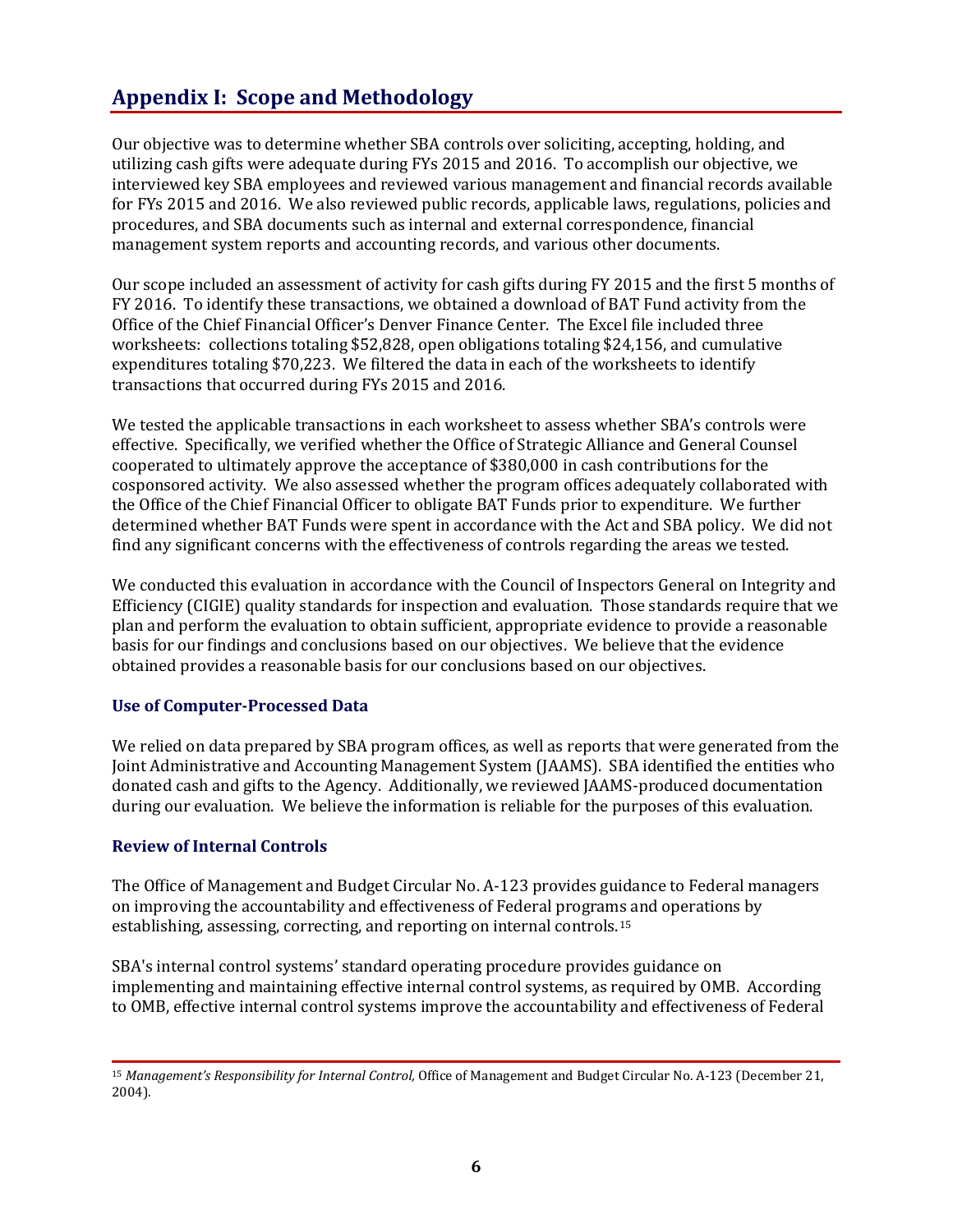programs and operations by establishing, assessing, correcting, and reporting on internal controls.

#### <span id="page-10-0"></span>**Prior Coverage**

*Small Business Administration-Office of Inspector General Reports*

*Evaluation of SBA's 2014 and 2015 Cash Gifts*, SBA OIG Report 15-08 (March 18, 2015).

*Evaluation of SBA's 2013 and 2014 Cash Gifts*, SBA OIG Report 14-17 (August 27, 2014).

*Evaluation of SBA's 2012 Cash Gifts*, SBA OIG Report 13-20 (September 30, 2013).

*SBA Enterprise-wide Controls over Cosponsored Activities*, SBA OIG Report 13-21 (September 30, 2013).

*Review of the SBA's Fiscal Year 2011 Cash Gifts*, SBA OIG Report 12-13 (March 30, 2012).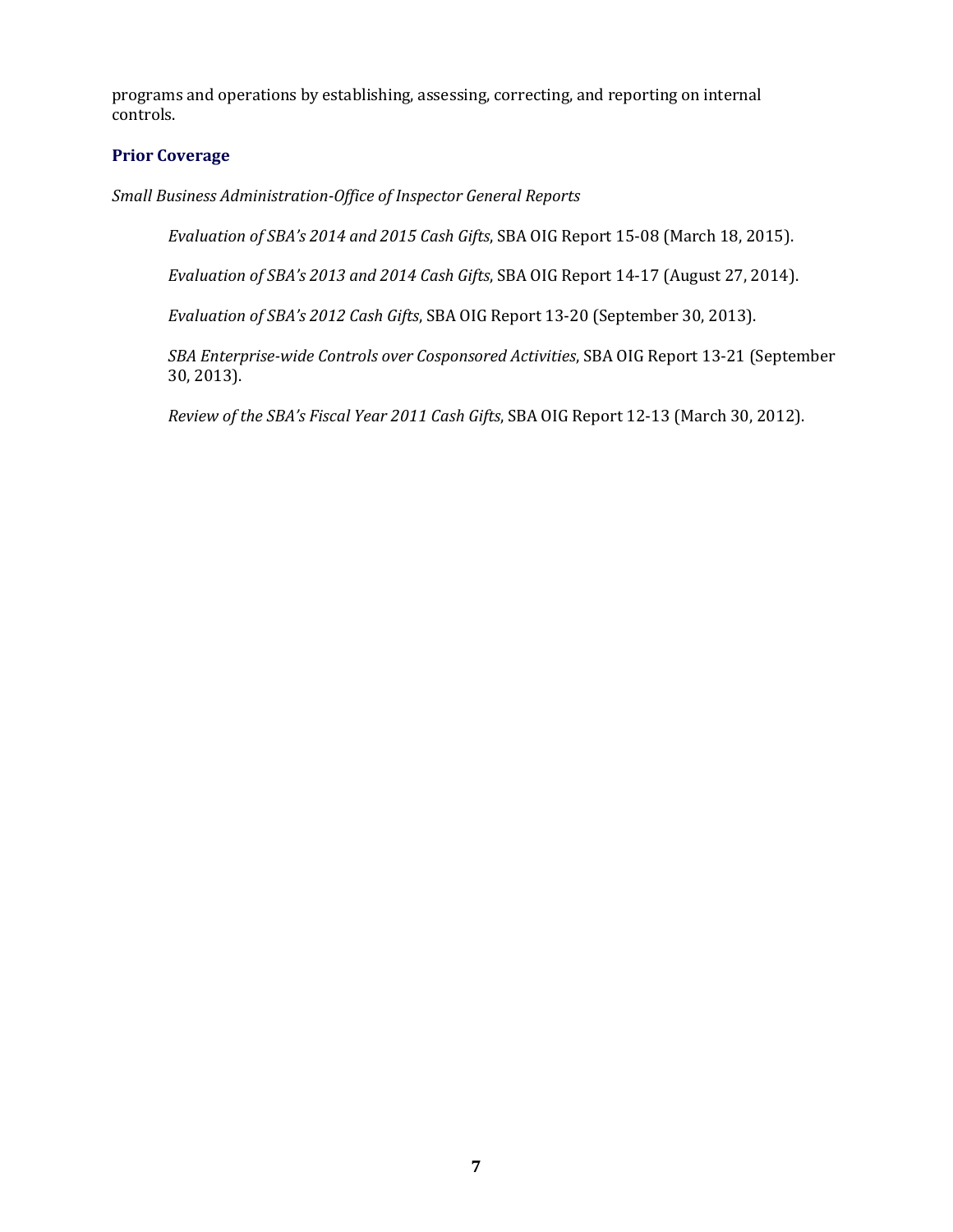## SBA

# <span id="page-11-0"></span>OFFICE OF COMMUNICATIONS AND PUBLIC LIAISON'S RESPONSE TO EVALUATION REPORT